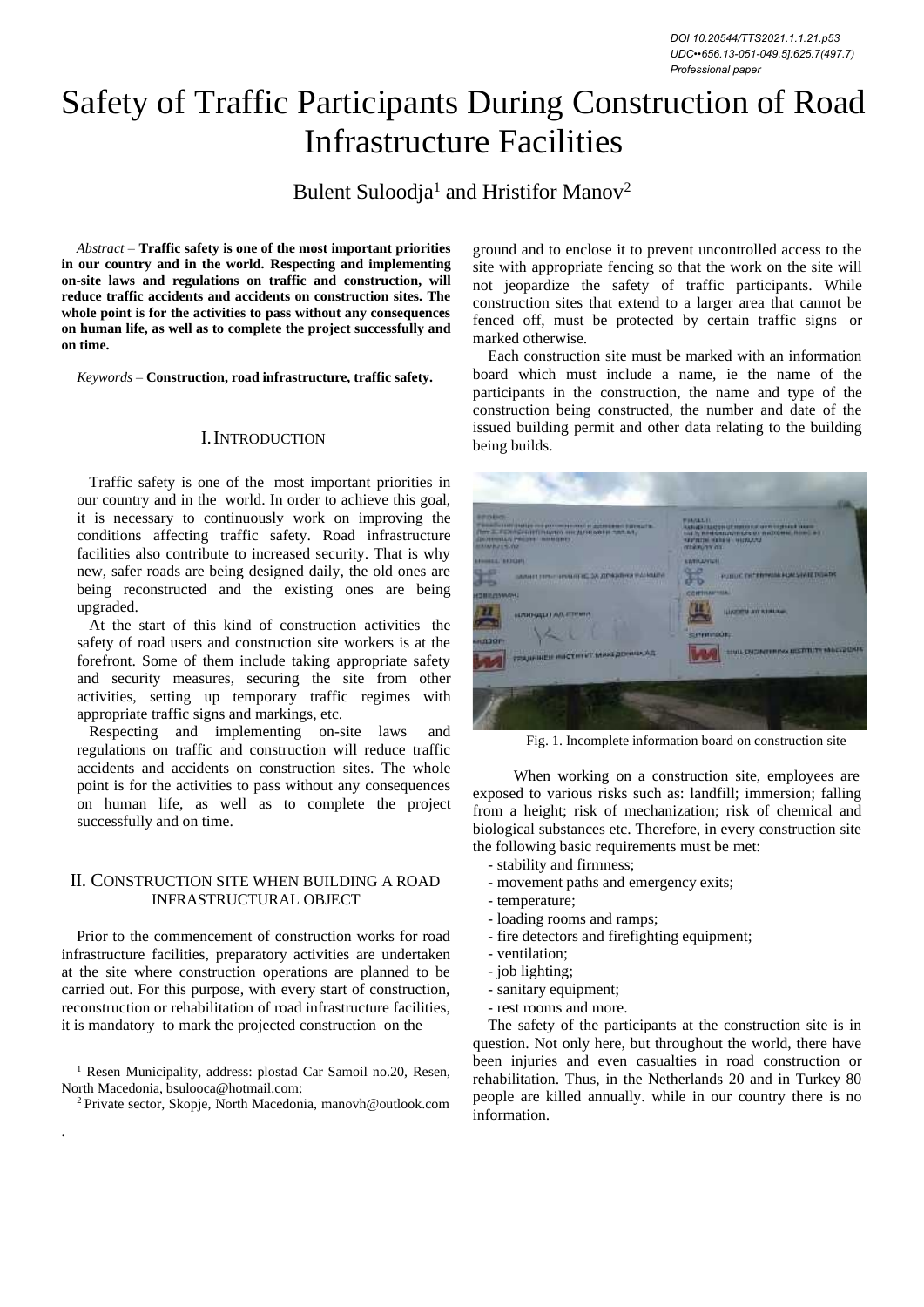

Fig. 2. Construction site of road infrastructure facility,express road Prilep-Gradsko, R. North Macedonia

# III. SAFETY OF TRAFFIC PARTICIPANTS WHEN BUILDING ROAD INFRASTRUCTURE FACILITIES

The most important thing in traffic is to get to the desired place safely, but not always. And there are unforeseen events: a traffic accident, landslides and mudslides, a construction site, a strike, and so on. Although it is not possible to completely prevent and reduce them to zero, the results of unwanted consequences can be mitigated by taking security measures.

When building road infrastructure facilities, besides the safety of the participants at the construction site, the safety of the participants in the traffic is also of great importance. Certain safety measures should be taken to increase security. They depend on: the type of facility, the type and size of activities, the interval of time, etc.



Fig. 3. Improper signage in front of the construction site

Traffic safety of road users during construction or reconstruction of road infrastructure is reduced due to:

- not having a person diverting traffic;
- insufficient signaling;
- insufficiently lit before and after the construction site;
- negligent employees at the construction site who do not comply with traffic rules and regulations;
- failure to enter and exit a construction site
- exceeding the permitted speeds of movement etc.

Research shows that one of the biggest cause that endangers the safety of road users are the drivers themselves. By disregarding traffic signs and excessive speeding near a construction site might cause traffic accidents that can even be fatal. However, not only that, the construction sites are also a safety hazard, with no appropriate safety precautions taken, unmarked hazardous areas, not marked construction sites in accordance with the rules prescribed by the Contractor himself.

Traveling along the roads we often encounter these influencers especially in our Macedonia. Disobeying traffic safety rules and regulations and building regulations, endangers the safety of participants on a daily basis. An example of this is the construction site located on the A3 motorway, near the Technological Industrial Zone Prilep. Although the section Prilep-Bitola connects the Pelagonija region with the capital, the measures taken during the construction activities are minimal and the safety of each participant using that road is very reduced, especially at night.



Fig. 4. Insufficient signaling construction site, section Prilep – Bitola, R. North Macedonia

In order to increase traffic safety when building or rehabilitating road infrastructure facilities, safety regulations need to be respected. Regulations depend on the category of road, construction period, distance between the construction site and the traffic network and others. To avoid jeopardizing the safety of the participants during the road construction works, adequate synchronization should be used before and after the construction site:

- **-** conical plastic barriers;
- **-** traffic barriers;
- **-** traffic controllers;
- **-** flashing and audible signaling;
- **-** warning signaling;
- **-** obstacles to speed reduction;
- **-** horizontal signaling;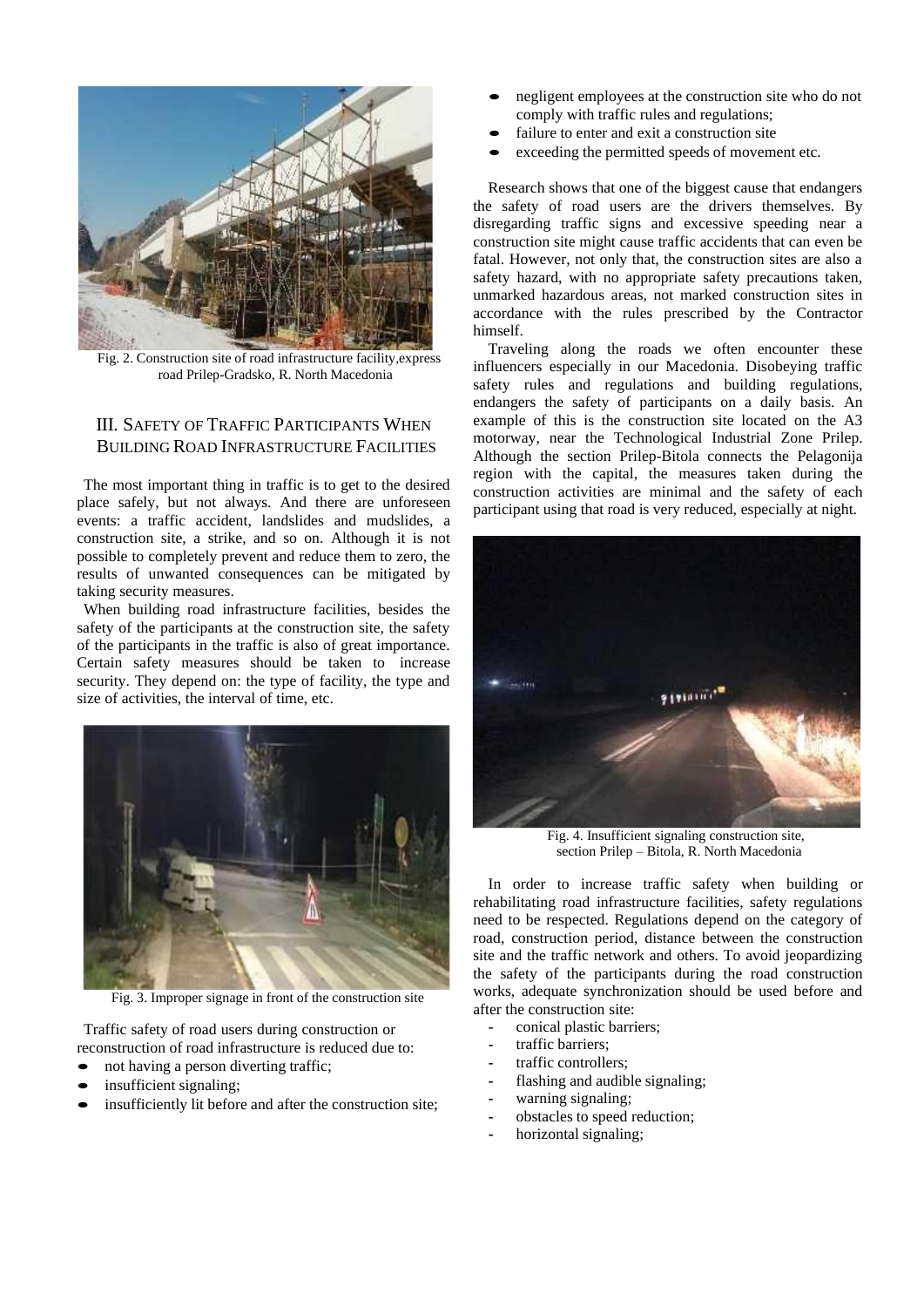

Fig. 5. "Contemporary" traffic signalization(R. North Macedonia)



Fig. 6. Traffic signalization (R. Germany)

Conical plastic barriers are used to divert or change traffic flow. The cones are made of lightweight materials, hardbreaking, weather-resistant (rain, sun, ice) and are in red and purple color. Traffic barriers have similar characteristics.



Fig. 7. Reckless operation of a construction site

Traffic controllers are people who control and direct the movement of vehicles before and at the construction site. They do it with a red and green flags, and can also use special traffic signs. They should be well trained and have the following skills:

- know how to use signaling equipment;
- give clear and understandable instructions to the traffic
- participants;
- to warn the drivers of dangerous vehicles;
- be able to identify dangerous traffic situations and the ability to prevent unwanted accidents, etc.

Due to insufficient lighting during the night work, the hazard level of high-risk road construction sites is further increased. Light signalization should be set on plastic traffic cones or some other traffic equipment at a height of 1.20 meters, and It is used mainly in night conditions to increase visibility especially before the construction site. They can be red and yellow and should blink 60-75 times a minute. Inadequate lighting during night work increases accident rates for both construction site workers and drivers involved in traffic. Excessive and improperly applied lighting is also the cause of many accidents.



Fig. 8. Light signalization

Alert signalization plays a major role in road infrastructure construction activities. They can be fixed but also movable mounted on special vehicles. Attention should be taken to ensure that the warning signal is not misplaced, intentionally damaged or damaged by supernatural forces. Therefore, this signaling is often fastened to the substrate, or mounted using other objects. The mobile alert signal is luminous and audible, thereby enhancing the safety of traffic participants. It is used in places where there is high traffic frequency. The warning length during the rehabilitation of one lane ofa section has a longitude depending on the category of road (Table 1).



Fig. 9. Warning Zone Plan

TABLE I REQUIRED WARNING DUTY UNDER THE ROAD CATEGORY

| Road Category             |        | Length |        |  |
|---------------------------|--------|--------|--------|--|
|                           | C(m)   | B(m)   | A(m)   |  |
| City streets with limited | 30,48  | 30,48  | 30,48  |  |
| movement speed            |        |        |        |  |
| City streets with higher  | 106,68 | 106,68 | 106,68 |  |
| speed of movement         |        |        |        |  |
| Local roads               | 152.40 | 152,40 | 152,40 |  |
| Motorway                  | 804.67 | 457,20 | 304,80 |  |